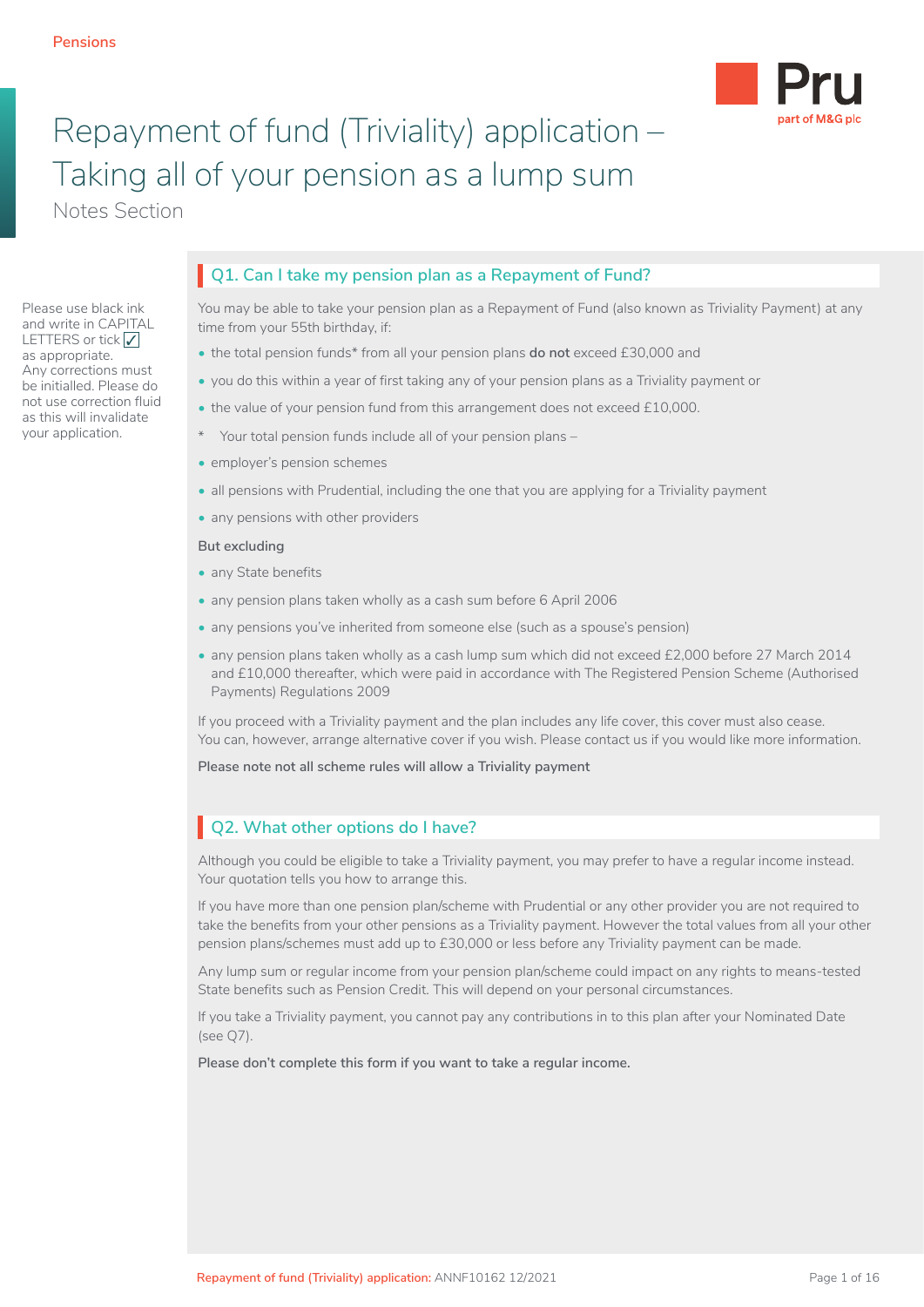|               | Q3. What form do I complete?                                                                   |                                                                                                                          |                                                   |
|---------------|------------------------------------------------------------------------------------------------|--------------------------------------------------------------------------------------------------------------------------|---------------------------------------------------|
|               |                                                                                                |                                                                                                                          |                                                   |
| <b>Step</b>   | Details about arrangement                                                                      | Additional Information                                                                                                   | Action required                                   |
| 1             | Is the arrangement an<br>Occupational Pension Scheme<br>or a Public Service Pension<br>Scheme? | See Q4 & Q5 below for the<br>definition of an Occupational<br>Pension Scheme & Public<br>Service Pension Scheme          | $Yes - Go$ to step 2<br>No - Complete Form 1 only |
| $\mathcal{L}$ | Does the value of your pension<br>fund, from this arrangement,<br>exceed £10,000?              | The current value can<br>be obtained from your<br>retirement options pack.                                               | Yes - Complete Form 1 only<br>$No - Go$ to step 3 |
| 3             | Do the number of members in<br>this arrangement exceed 50?                                     | If the covering letter does not<br>provide this information you<br>will need to obtain this from<br>the scheme trustees. | Yes – Complete Form 3<br>No - Complete Form 2     |

## **Q4. What is an Occupational Scheme?**

A pension arrangement established by an employer may be an occupational pension scheme. Your scheme literature should confirm whether such a pension scheme is an occupational pension scheme or another type of arrangement (for example, a Stakeholder Pension Plan, Group Personal Pension or benefits secured under a policy in your own name). If you are in any doubt please check with the pension contact which should be detailed in the appropriate scheme literature.

## **Q5. What is a Public Service Pension Scheme**

A Public Service Pension Scheme is a pension scheme established by or under any enactment, approved by a relevant governmental or Parliamentary person or body, or specified as being a public service pension scheme by a Treasury order.

## **Q6. Will I need to pay tax?**

Depending on scheme rules, 25% of the Triviality payment from each pension plan will normally be tax free. The remainder is taxable under PAYE rules. It is possible you may be entitled to more than 25% if some (or all) of your benefits were accumulated while you were a member of an employer's pension scheme. This is known as "Protected Tax Free Cash". Any Protected Tax Free Cash will be taken into account when calculating the amount of tax payable.

Depending on your individual circumstances you may need to pay more tax or you may be entitled to a tax refund from HMRC. Please contact HMRC or visit **www.hmrc.gov.uk** for further information.

Any Triviality payment could have an impact on any tax allowances such as age allowance and any means tested state benefits. Please contact your local Department for Work & Pensions (DWP) or visit **www.dwp.gov.uk**

**Depending on your circumstances you may need to provide information about other pensions you have. The following questions & answers will assist you in completing the forms.**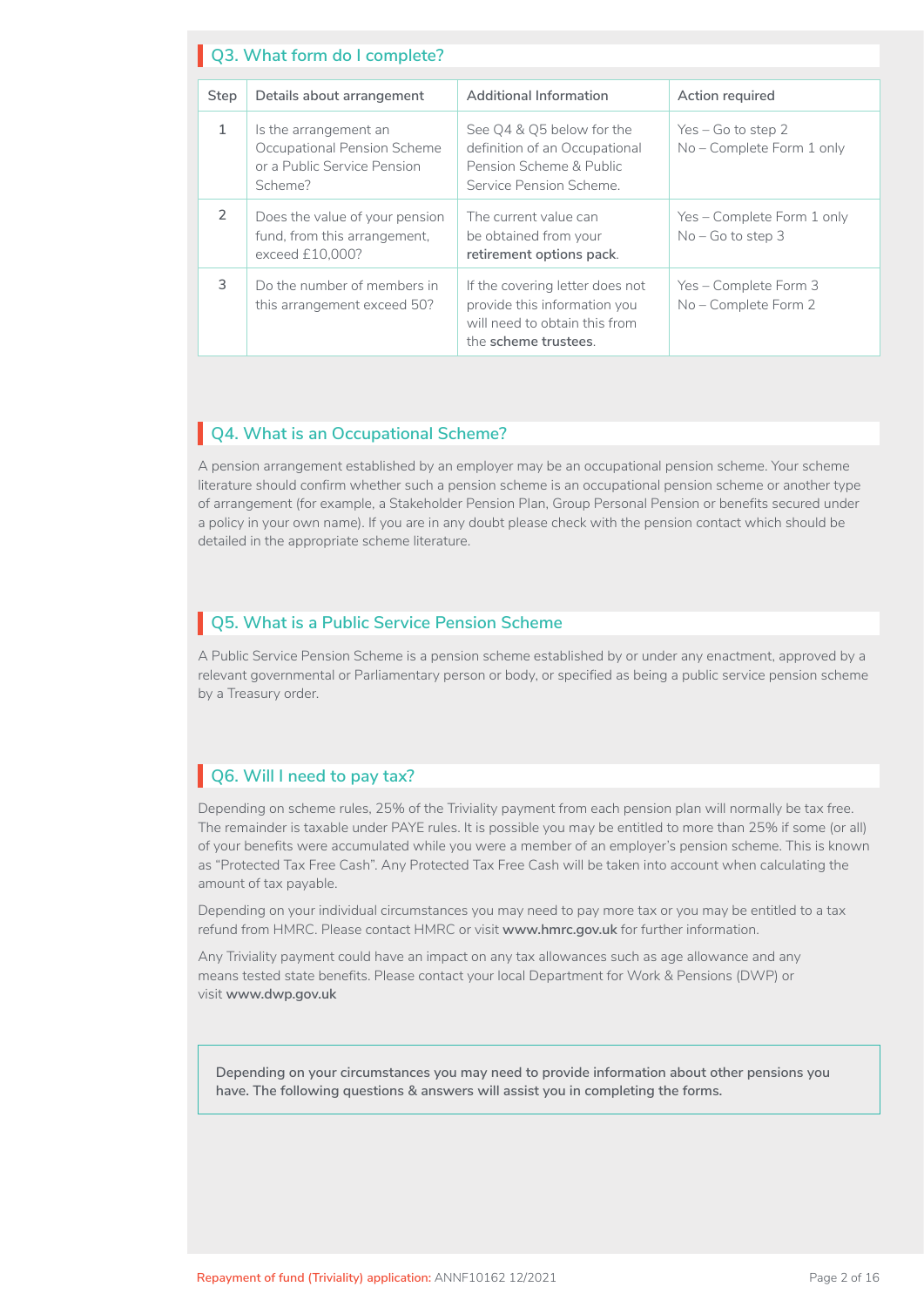## **Q7. What is my Nominated Date?**

Your Nominated Date is the date used to value all of your pension plans for a Triviality payment. It must be the same date for all of your pension providers. If you have already taken a Triviality payment from another provider, you will already have a Nominated Date and this is the date you will need to confirm in "Section B, Q1a". Any Triviality payment **must** be taken within 12 months of receiving your first Triviality payment.

Under HMRC rules your Nominated Date can be up to 3 months before your 55th birthday or first payment but no later. For example, if you select a date of 1 January, you must take your Triviality payment before 1 April.

**If you do not have a Nominated Date we will assume that your Nominated Date is the benefit payment date in the pension quotation we sent you.**

## **Q8. What is a Money Purchase Pension Plan?**

A pension plan to which employers and employees can make contributions based on a percentage of annual earnings or a fixed contribution amount. On retirement the total pension pot can be used to purchase a lifetime annuity. The eventual retirement benefits will usually depend on the contributions paid, the investment returns and the cost of buying an annuity.

The pension plan can be

- an employer's pension scheme (current or previous employer), or
- an individual pension, personal pension, stakeholder, Free Standing Additional Voluntary Contribution (FSAVC), retirement annuity or pension plans bought out from an employer's scheme.

## **Q9. What is a Final Salary Pension?**

A Final Salary Scheme is set up by an employer to provide income in retirement for its employees. A specified benefit is provided in retirement and this is often based on final pensionable service, for example one-eightieth of your salary for each year you were employed by your employer.

The plan can be

- an employer's scheme (current or previous employer), or
- a pension plan bought out from an employer's final salary scheme.

## **Q10. What is a Free Standing Additional Voluntary Contribution (FSAVC) Plan?**

A Money Purchase Plan where you pay extra contributions to top up benefits from your employer's scheme. The benefits are separate from your employer's scheme.

The contributions are paid to a pension provider that may not be the same as the provider of your employer's scheme. Before 6 April 2006, to pay into an FSAVC, you also had to be an active member of an employer's pension scheme.

#### **Q11. What are Valuation Factors?**

These factors are set by the Government to convert pension income to an equivalent lump sum for the purposes of a Triviality payment.

These factors vary depending on your circumstances. We have used a valuation factor of 20 in calculation step 2. If you know that your scheme used a different factor, please let us know.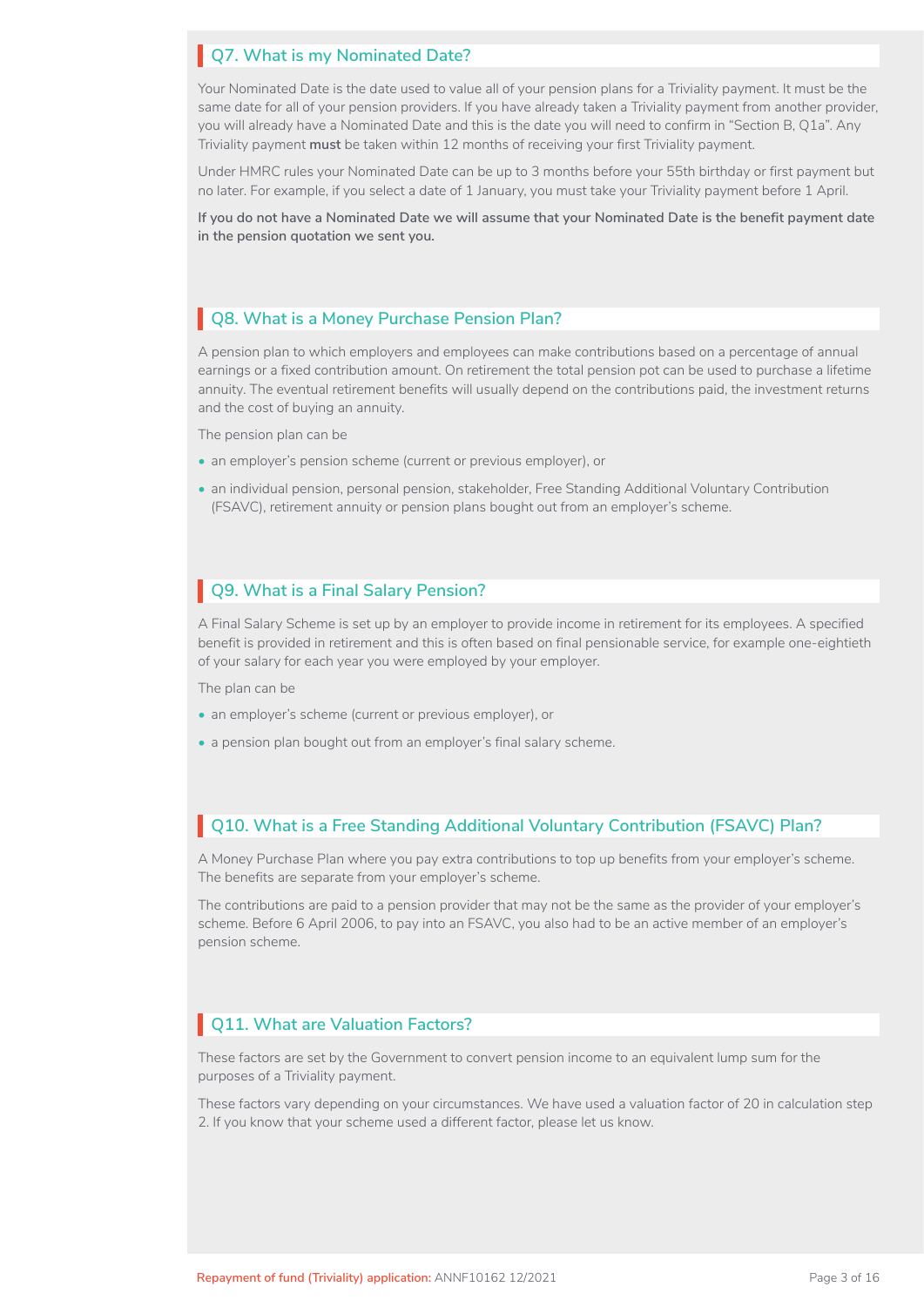#### **Q12. What is Lifetime Allowance?**

Any retirement benefits which are taken after 5 April 2006 must be valued for testing against the lifetime allowance set by the Government. The Lifetime Allowance is £1.03 million for the 2018/2019 tax year. The Lifetime Allowance increases each year in line with the Consumer Price Index. The Government's limit for a Triviality payment is £30,000.

The amount of lifetime allowance that is used up when a Benefit Crystallisation Event (BCE) takes place would have been confirmed in the statement that you received from your scheme/pension provider. If you have any doubt about this figure, contact your scheme/pension provider to ask them to confirm it for you. You will need to confirm this in "Section C" step 5.

#### **Q13. What is a recognised transfer?**

A transfer in respect of pension rights under one registered pension scheme, either to another registered pension scheme or to a qualifying recognised overseas pension scheme. A recognised transfer is a type of authorised payment.

#### **Q14. Do I need to complete any other forms?**

As well as completing the Repayment of Fund (Triviality) application, you will need to complete **any other forms**  we have asked you to, as part of taking your retirement benefits. Return to:

**Prudential, Lancing BN15 8GB**

When we receive your forms we will verify your eligibility to take the Triviality payment. If you are eligible, we will send you your payment. If we find you are not eligible, we will contact you to find out what you want to do.

#### **Q15. How we use your personal information**

For a copy of our latest Data Protection Notice, please visit www.pru.co.uk/mydata-cp. This details how and why we use your personal information (including any sensitive personal information), who we may share it with and your rights around your personal information. Alternatively, you can request a copy to be sent to you by writing to The Data Protection Officer, Customer Service Centre, Lancing BN15 8GB.

Please note that we collect personal information from you that is necessary for us to either provide you with the product or service you've requested or to comply with statutory or contractual requirements. Unfortunately if you don't provide all of the information we require this may mean we are unable to provide our products and services to you.

#### **Penalty for giving false information**

**We can act only on the information you supply. You have the responsibility for the accuracy of information leading to a Repayment of Fund.**

**The tax authorities will apply substantial additional tax charges and may prosecute anyone who gives inaccurate information, or who makes a false statement, to get a Triviality payment.**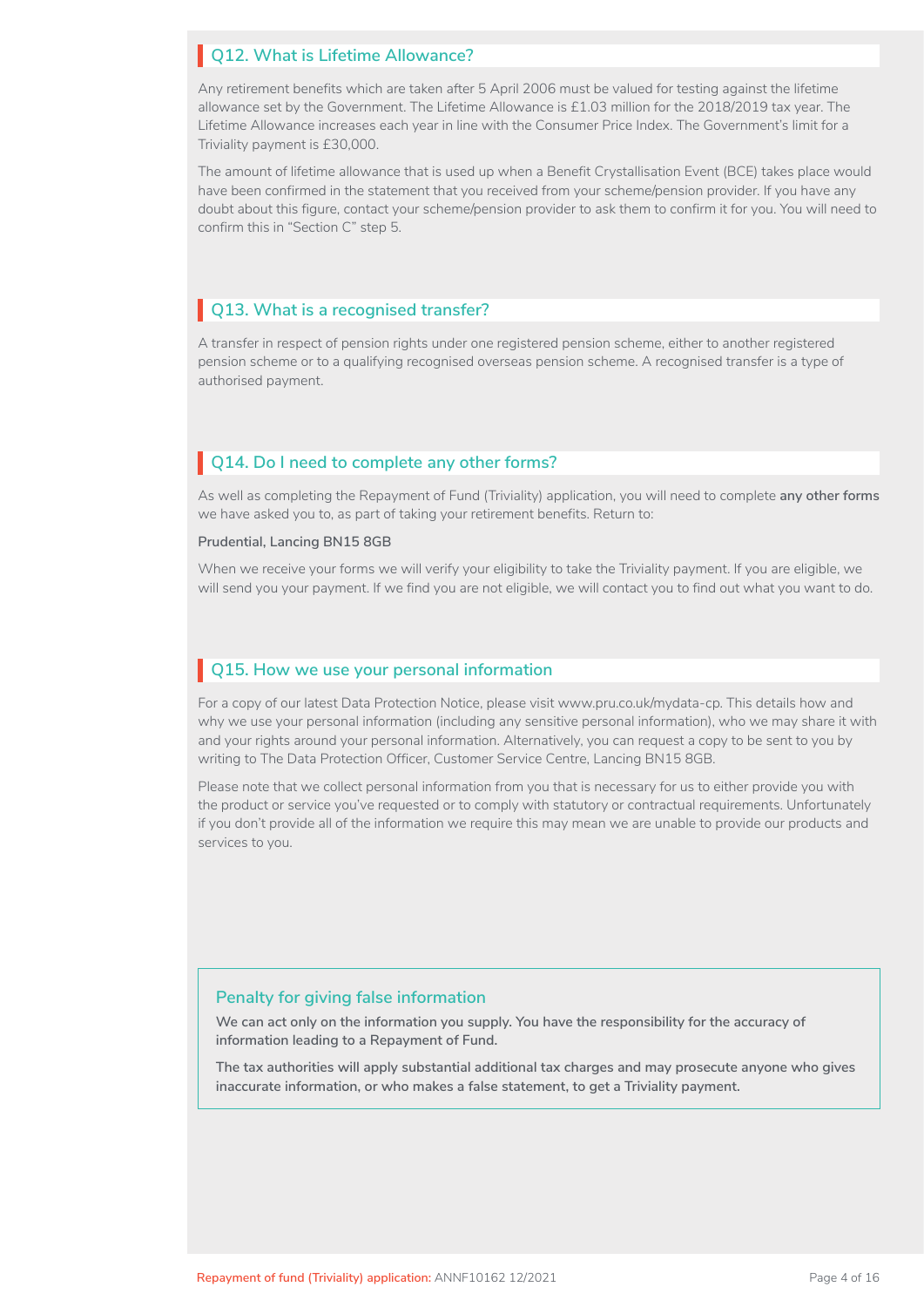

# Repayment of fund (Triviality) application – form 1

## **About this form**

Please use black ink and write in CAPITAL LETTERS or tick √ as appropriate. Any corrections must be initialled. Please do not use correction fluid as this will invalidate your application.

**If you are unsure which form to complete please refer to notes section Q3 for guidance.**

Please only complete this form if you want to take all of your Prudential pension plan as a Repayment of Fund (also known as Triviality Payment).

**You may be able to take your pension plan as a Triviality payment at any time from your 55th birthday if your total pension funds including this one are worth £30,000 or less.** 

If you qualify to take your pension as a Triviality payment, 25% of the payment from each pension plan will normally be tax free. The remainder is taxable under PAYE rules. Depending on your circumstances you may be eligible to claim this back, please contact HMRC.

## **Section A – Information we need from you**

| If "Other", please<br>state title.                  | Title<br>Mrs<br><b>Miss</b><br>Mr<br>Ms. | Other                         |
|-----------------------------------------------------|------------------------------------------|-------------------------------|
|                                                     | <b>Full Forenames</b>                    | Surname                       |
|                                                     |                                          |                               |
|                                                     | National Insurance (NI) number           | Date of birth                 |
| Please provide your<br>daytime phone number         |                                          | $D$ $M$ $N$ $Y$ $Y$<br>D<br>Y |
| (including area code) in<br>case we need to contact | Your policy or scheme number             | Daytime telephone number      |
| you for more information.                           |                                          |                               |

## **Section B – Information about your existing Pension Plans**

You should ignore:

- any state benefits
- any cash lump sum you took from a pension before 6 April 2006
- any pension you have inherited from someone else (such as spouse's pension)
- any pension plans taken wholly as a cash lump sum which did not exceed £2000 before 27th March 2014 and £10,000 thereafter, which were paid in accordance with The Registered Pension Scheme (Authorised Payments) Regulations 2009.

Yes D D M M Y Y Y Y

| * Please refer to | 1a. Do you have a *Nominated Date? | Nο |
|-------------------|------------------------------------|----|
| notes section Q7  |                                    |    |

|  | Tear here to return |
|--|---------------------|

**form 1 pages 5-10**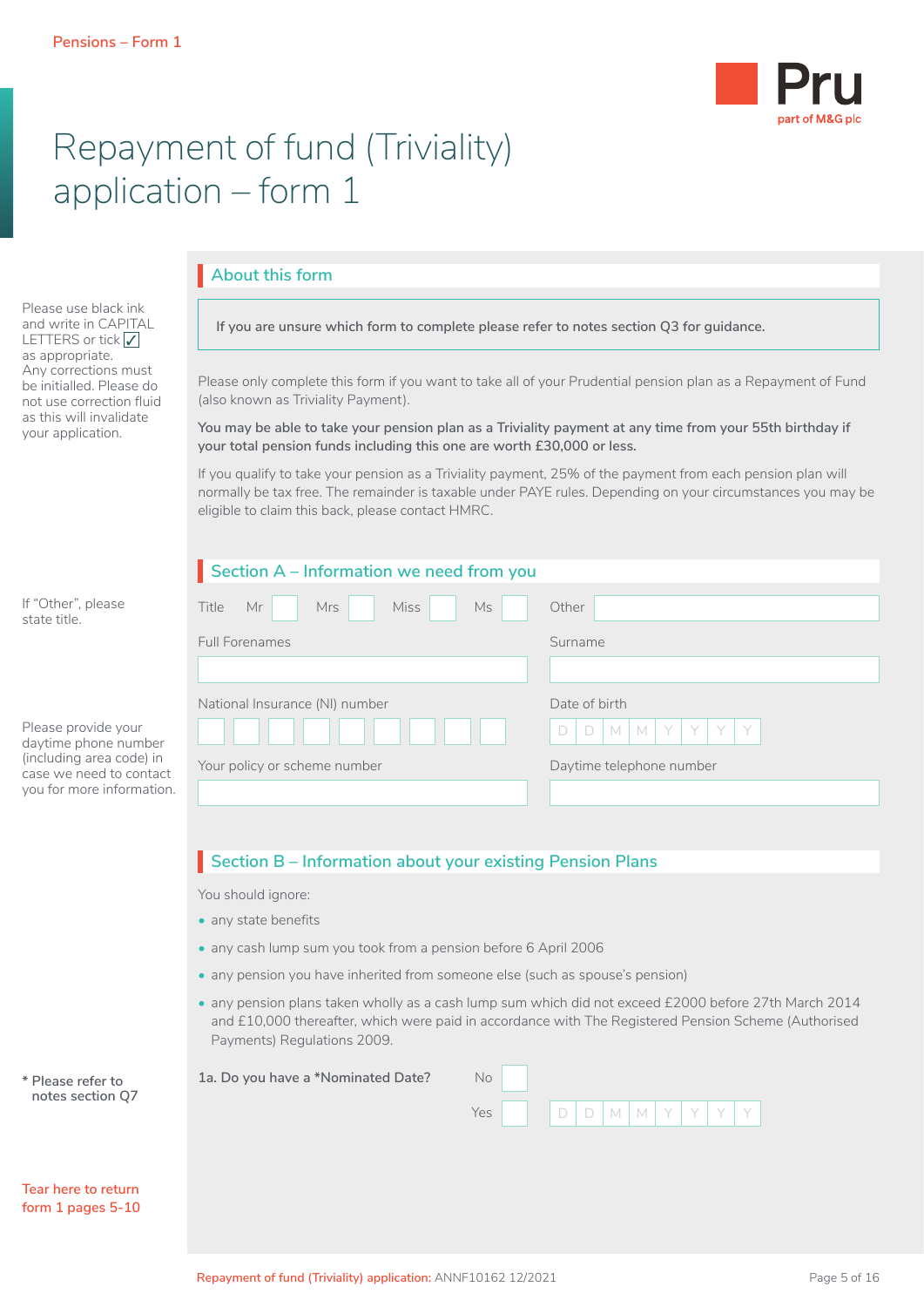#### **Section B – Information about your existing Pension Plans – continued**

#### **1b. Have you taken another pension plan as a Triviality payment?**

(this may be the same date as your nominated date\*).

|                   | Have you taken benefits from another pension plan entirely as cash<br>(not as income with some tax free cash) after 5 April 2006? |  |     | No Go to Q2     |  |  |
|-------------------|-----------------------------------------------------------------------------------------------------------------------------------|--|-----|-----------------|--|--|
|                   |                                                                                                                                   |  | Yes |                 |  |  |
| * Please refer to | If Yes, when did you take your first Triviality payment?                                                                          |  |     | $D D M M Y Y Y$ |  |  |

**notes section Q7**

**If the date in 1b was more than 12 months ago you cannot take benefits from this plan as a Triviality payment. Do not continue completing this form.** 

**Please select one of the other pension options contained within your retirement pack.**

- **2. Do you have any other pension plans? (Please ensure you answer both a and b)**
	- a) Do you have any other pension plans **elsewhere and/or with Prudential** Yes Yes where you haven't taken any benefits?
	- b) Are you already receiving pension income from an employer's scheme and/or Yes from another pension plan **(elsewhere and/or with Prudential)**?
	- if you have answered **No** to all of questions 1 and 2, please sign and date the declaration in section D and return this form to Prudential. We will then repay your fund as a partly taxable cash lump sum.
	- if you have answered **Yes** to any of the questions in 1 and 2 please complete the relevant calculation steps in section C.

#### **Section C – Information about your existing Pension Plans – Calculation**

The next 5 steps will ask you the following questions –

- Do you have any Money Purchase Pension plans where you haven't taken benefits?
- Do you have any Final Salary Pension Plans where you haven't taken benefits?
- Are you receiving pension income that stared before 6 April 2006?
- Have you already taken any benefits as a Triviality payment (part taxable) after 5 April 2006?
- Are you receiving pension income that started on or after 6 April 2006 or has been paid fully as tax free cash since 6 April 2006?

Please use the following calculation steps to determine whether or not you are eligible for a Triviality payment. Please ensure you include the value of the pension you are applying for in the relevant calculation step. Please use the notes section on page 15 if you have more than 4 pension plans under each step (please add a note after each table where you have added separate information). Please remember to return the notes section with your completed form.

If you prefer not to complete the calculation in each step, please sign and date the declaration and we will do the calculations for you using the information you will supply in steps  $1 - 5$ .

> **Tear here to return form 1 pages 5-10**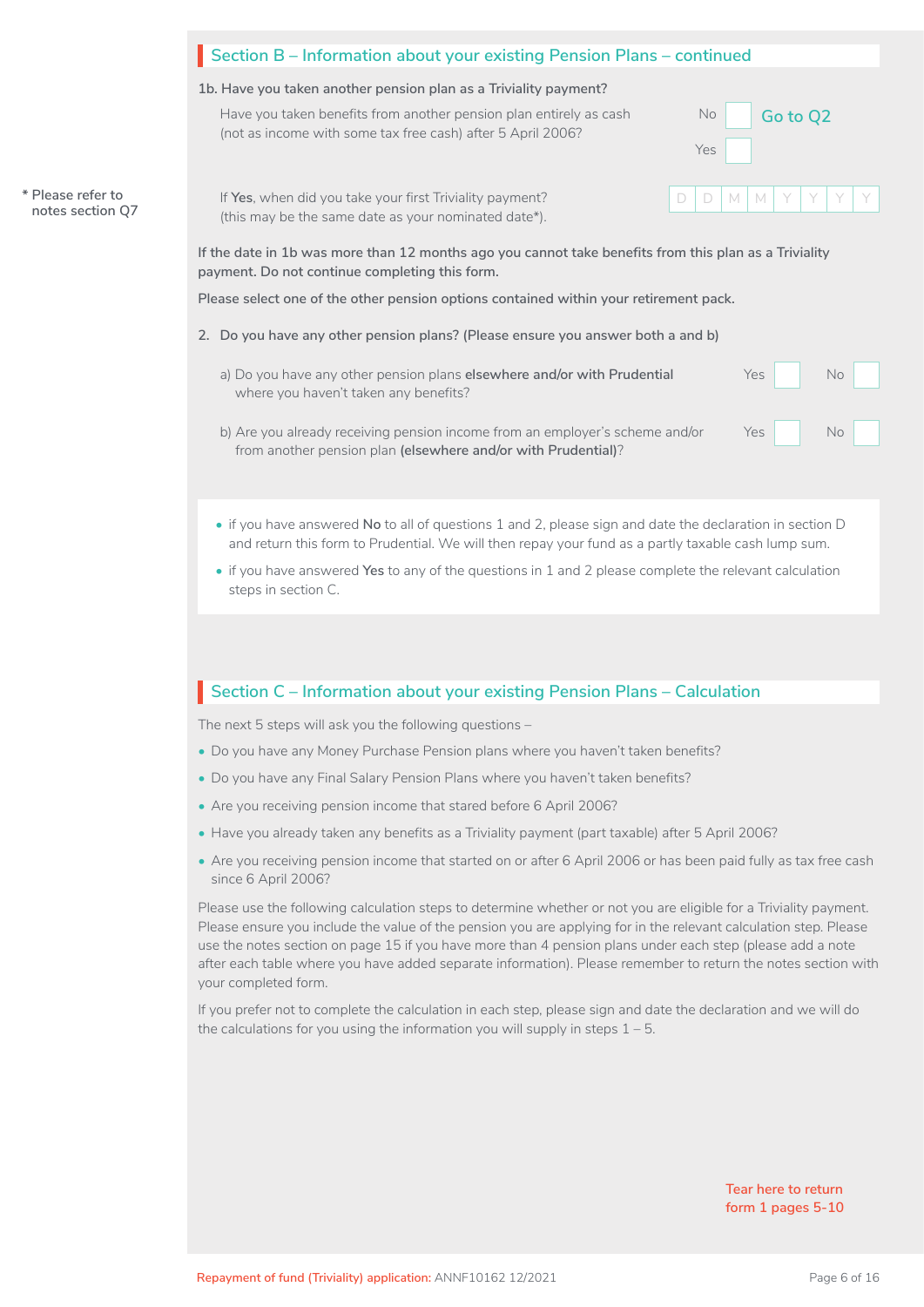## **Section C – Information about your existing Pension Plans – Calculation – continued**

**Step 1: Do you have any Money Purchase Pension plans where you haven't taken benefits?**

Please provide details of all Money Purchase Pension Plans, including any FSAVC plans, you have, both with Prudential & elsewhere, **where you haven't taken any benefits. Your scheme or pension provider should be able to give you these figures if you don't yet know them.**

| Scheme/provider name and address                        | Your Policy Number | * Fund Value at your<br><b>Nominated Date</b> |
|---------------------------------------------------------|--------------------|-----------------------------------------------|
| An example to help you:<br>Prudential, Lancing BN15 8GB | 51999999           | £2,000.50                                     |
|                                                         |                    | £                                             |
| 2.                                                      |                    | £                                             |
| 3.                                                      |                    | £                                             |
| 4.                                                      |                    | £                                             |
|                                                         | Step 1 Total       | f                                             |

## **Step 2: Do you have any Final Salary Pension plans where you haven't yet taken benefits?**

Please provide details of all Final Salary Pension Plans you have, both with Prudential & elsewhere, **where you haven't taken any benefits.** 

**Please tell us your expected yearly pension income at your Nominated Date, before tax.** Please also show any tax free cash you are planning to take **if the tax free cash is in addition to your pension income.** (Ignore the "expected tax free cash" column if you have to give up the pension you are quoting to get tax free cash.)

**Your scheme or pension provider should be able to give you these figures if you don't yet know them.**

| Scheme/provider name and address                                        | Your<br>Policy Number                                                | Expected<br>Yearly Income | Expected tax<br>free cash |  |  |
|-------------------------------------------------------------------------|----------------------------------------------------------------------|---------------------------|---------------------------|--|--|
| An example to help you:<br>The ABC Scheme, Prudential, Lancing BN15 8GB | 123456C                                                              | £120                      | £500                      |  |  |
| $\mathbf{1}$ .                                                          |                                                                      | £                         | £                         |  |  |
| 2.                                                                      |                                                                      | £                         | £                         |  |  |
| 3.                                                                      |                                                                      | f                         | £                         |  |  |
| $\Delta$ .                                                              |                                                                      | £                         | £                         |  |  |
|                                                                         | <b>Totals</b>                                                        | $\mathsf{f}$              | £                         |  |  |
| Step 2 Total                                                            | Total Expected Yearly Income x 20* + Total<br>Expected tax free cash |                           |                           |  |  |
| <b>Example Calculation</b>                                              | $£120 \times 20* + £500 = (£2400 + £500) = £2900$                    |                           |                           |  |  |
|                                                                         | <b>Step 2 Total</b>                                                  |                           | £                         |  |  |

**\* Please refer to notes section Q11**

**Tear here to return form 1 pages 5-10**

**Please refer to notes section Q8**

**\* If you do not have a Nominated Date please provide current** 

**fund value(s).**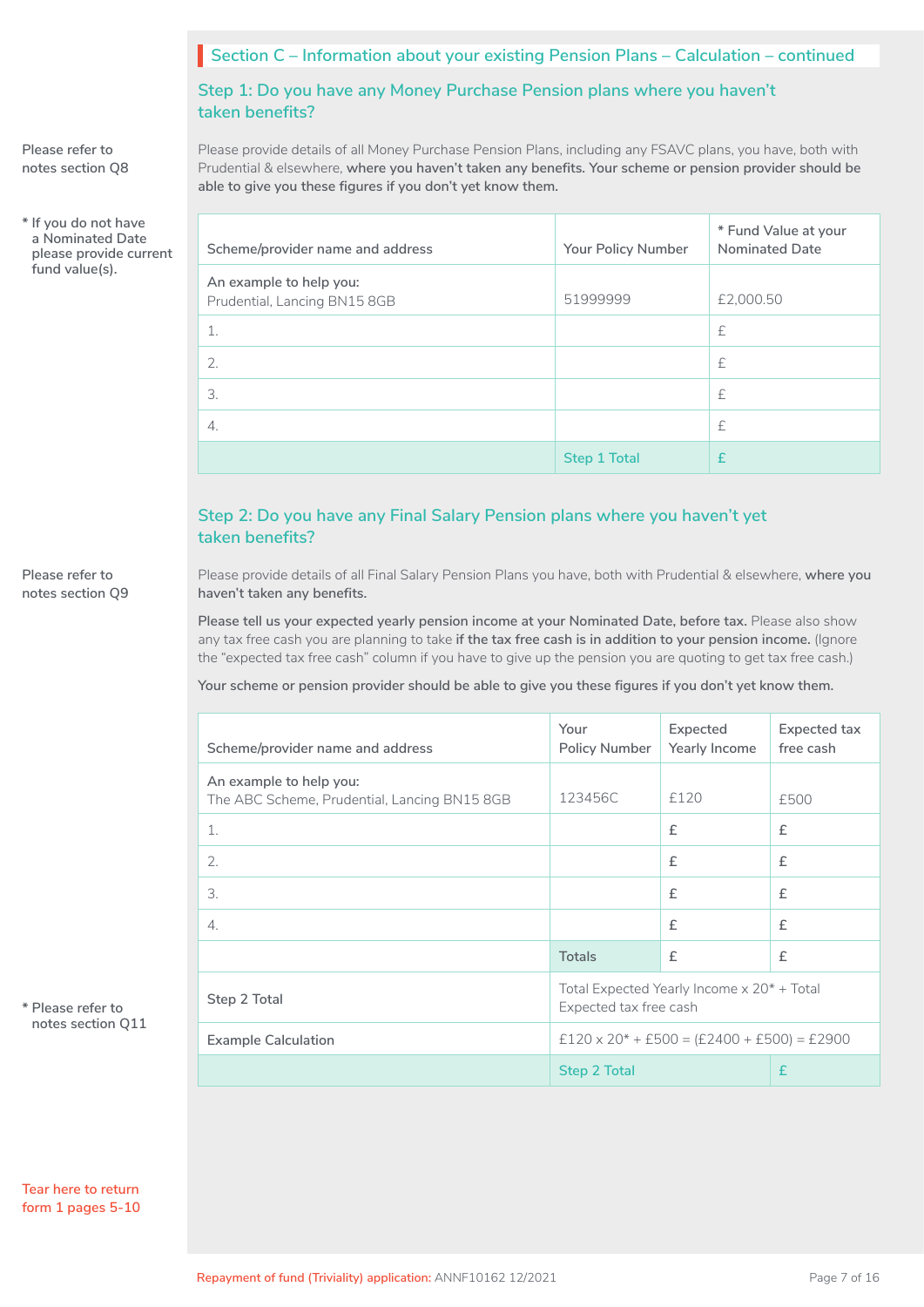## **Section C – Information about your existing Pension Plans – Calculation – continued**

#### **Step 3: Are you receiving pension income that started before 6 April 2006?**

Please provide details of all pension income you started to receive before 6 April 2006.

Income Drawdown: If you are receiving an income from an Income Drawdown arrangement, please state the maximum yearly income that could have been withdrawn.

| Scheme/provider name and address                        | Yearly income as at<br>5 April 2006<br>Your Policy Number |      |  |  |  |
|---------------------------------------------------------|-----------------------------------------------------------|------|--|--|--|
| An example to help you:<br>Prudential, Lancing BN15 8GB | 333XU222                                                  | £120 |  |  |  |
| 1.                                                      |                                                           | £    |  |  |  |
| 2.                                                      |                                                           | £    |  |  |  |
| 3.                                                      |                                                           | £    |  |  |  |
| 4.                                                      |                                                           | £    |  |  |  |
|                                                         | <b>Totals</b>                                             | £    |  |  |  |
| Step 3 Total                                            | Total Yearly income as at 5 April 2006 x 25*              |      |  |  |  |
| <b>Example Calculation</b>                              | $£120 \times 25* = £3000$                                 |      |  |  |  |
|                                                         | <b>Step 3 Total</b>                                       | £    |  |  |  |

**(see example calculation)**

## **Step 4: Have you already taken any benefits as a triviality payment (part taxable) after 5 April 2006?**

Please give us details of any pension plans where you have taken all of the benefits as a cash lump sum (part taxable) after 5 April 2006. The gross amount entered should include any tax free element.

| Scheme/provider name and address                                        | Your Policy<br>Number | *Date Paid | <b>Gross Amount</b> |
|-------------------------------------------------------------------------|-----------------------|------------|---------------------|
| An example to help you:<br>The ABC Scheme, Prudential, Lancing BN15 8GB | 98764321              | DD/MM/YY   | £2,500              |
| 1.                                                                      |                       |            | £                   |
| 2.                                                                      |                       |            | £                   |
| 3.                                                                      |                       |            | £                   |
| $\mathcal{A}_{\cdot}$                                                   |                       |            | £                   |
|                                                                         | <b>Step 4 Total</b>   |            | £                   |

**\* If the date paid was more than 12 months ago you cannot take benefits from this plan as a Triviality payment. Do not continue completing this form. Please select one of the other options contained within your retirement pack.**

> **Tear here to return form 1 pages 5-10**

**\* Please refer to notes section Q11**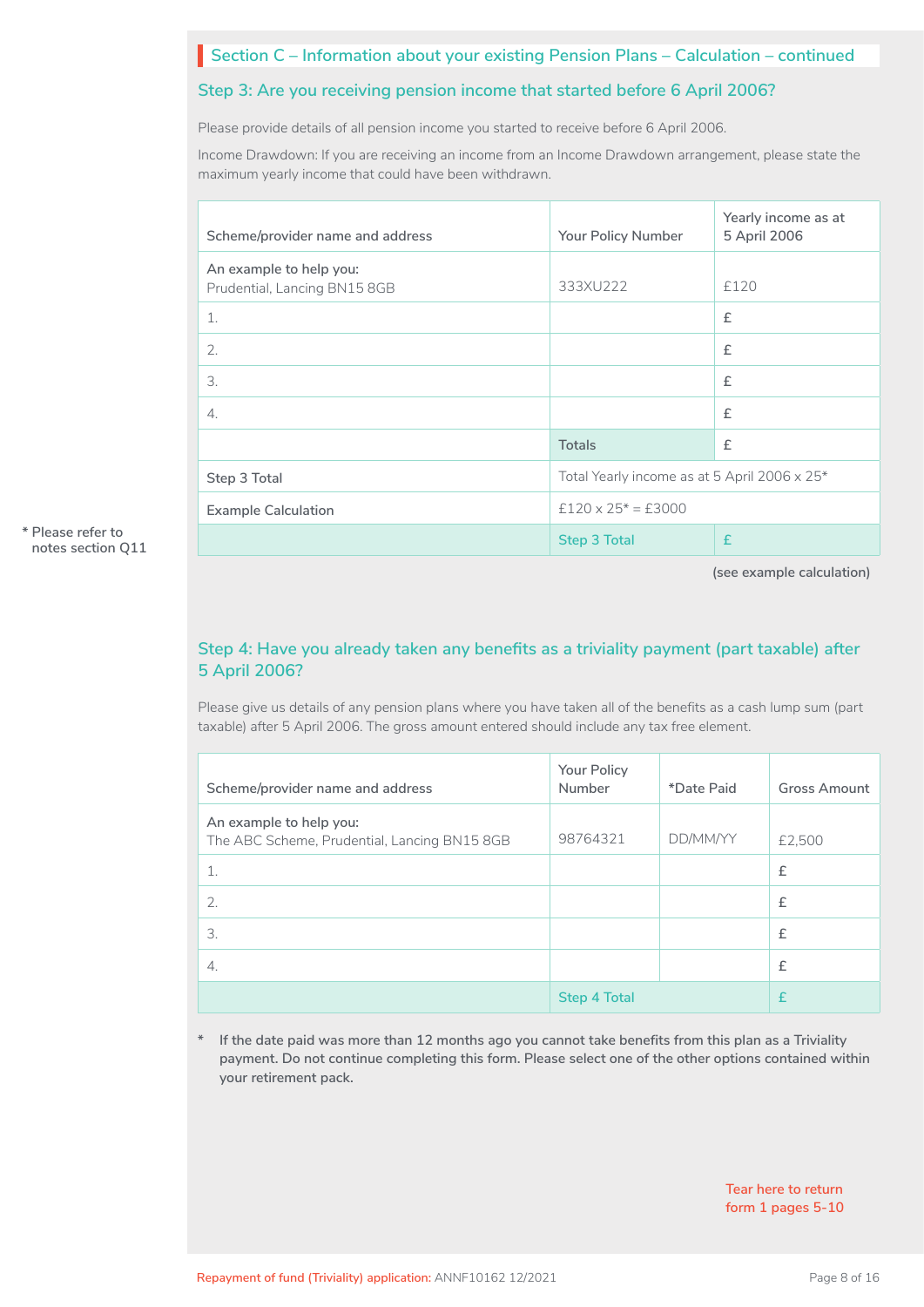#### **Section C – Information about your existing Pension Plans – Calculation – continued**

**Step 5: Are you receiving pension income that started on or after 6 April 2006 or has a fund been paid fully as tax free cash since 6 April 2006?**

**Please refer to notes section Q12** Please tell us the value of the fund crystallised by the payment of a pension and/or lump sum that came into payment after 5 April 2006.

This amount would have been confirmed in the statement that you received from your scheme/pension provider

**If you have any doubt about this figure, contact your scheme/pension provider to ask them to confirm it for you.**

| Scheme/provider name and address                        | Your Policy Number  | Lifetime<br>Allowance Used |
|---------------------------------------------------------|---------------------|----------------------------|
| An example to help you:<br>Prudential, Lancing BN15 8GB | 194111S             | £750                       |
| 1.                                                      |                     | £                          |
| 2.                                                      |                     | £                          |
| 3.                                                      |                     | £                          |
| $\overline{4}$ .                                        |                     | £                          |
|                                                         | Totals              | £                          |
|                                                         | <b>Step 5 Total</b> | $\mathbf{f}$               |

**(see example calculation)**

## **Step 6: Summarising the information**

Please now complete this summary table using the information you provided in Steps 1 – 5.

To complete this table:

- Take the totals highlighted in **green** and enter them in the table below.
- Check that your total value is **NOT** more than £30,000.

| Step 1 Total                                  | £ |
|-----------------------------------------------|---|
| Step 2 Total                                  | £ |
| Step 3 Total                                  | £ |
| Step 4 Total                                  | £ |
| Step 5 Total                                  | £ |
| Step 6 Total (add together Step 1 - 5 Totals) | £ |

Your total for Step 6 must be £30,000 or less to allow you to take this pension as a Triviality payment.

If it is more than this figure you will not be eligible. In this case, there's no need to return this form to us. Please select one of the other pension options contained within your retirement pack.

**Tear here to return form 1 pages 5-10**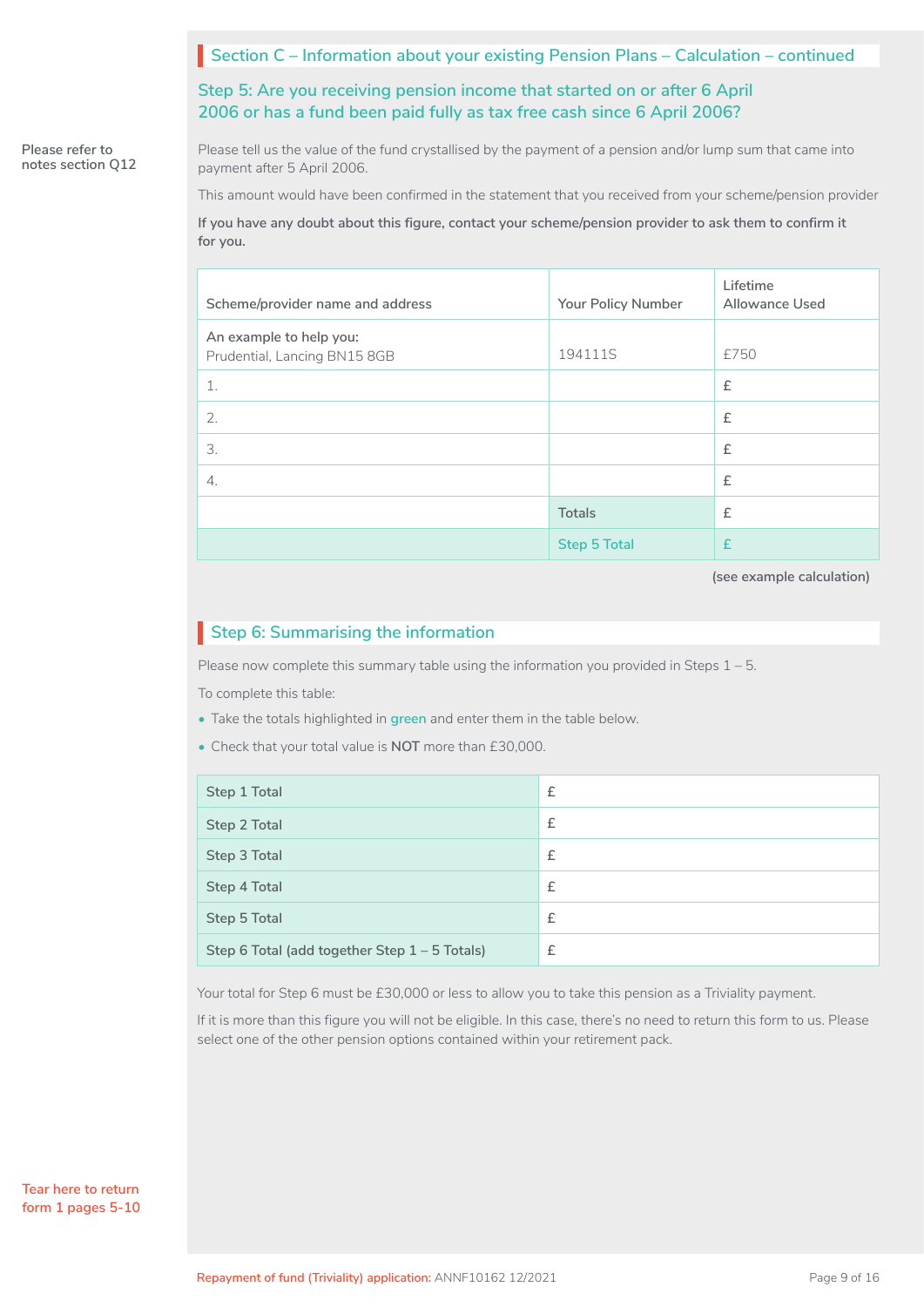#### **Section D – Declaration**

**It is a serious offence to make false statements, so please read the following carefully.**

I declare, agree and accept the following:

- the total of all my pension plans is worth £30,000 or less
- I want to apply to take my pension plan as a partly taxable cash lump sum
- Settlement in terms of the instructions given in this form will be a full and sufficient discharge of Prudential's liability of the benefits taken
- I am responsible for any tax charges on unauthorised payments if the information I have given is not complete and accurate
- I have no intention of "recycling" any tax-free cash lump sum detailed in this form (i.e. investing the tax-free cash in another pension contract in a way that would breach HMRC rules).

Note by completing this form, you are applying for the removal of any restrictions in the Prudential policy/contract terms relating to your benefits where such restrictions are no longer necessary because of 6 April legislation changes. Prudential agrees to the removal of these restrictions.

| $\sqrt[p]{\bigcap_{i=1}^{n} D_i}$<br>  M   M   Y   Y   Y <sup> </sup><br>Y | Signature | Date |  |  |  |  |  |  |  |
|----------------------------------------------------------------------------|-----------|------|--|--|--|--|--|--|--|
|                                                                            |           |      |  |  |  |  |  |  |  |
|                                                                            |           |      |  |  |  |  |  |  |  |

#### **Penalty for giving false information**

**We can act only on the information you supply. You have the responsibility for the accuracy of information leading to a Triviality payment. The tax authorities will apply substantial additional tax charges and may prosecute anyone who gives inaccurate information, or who makes a false statement, to get a Triviality payment.**

#### **Returning your completed form**

Please now arrange for your completed form to be sent to Prudential, together with **any other forms** we have asked you to complete as part of taking your retirement benefits. Return to:

**Prudential, Lancing BN15 8GB.**

When we receive your forms we will verify your eligibility to take the Triviality payment. If you are eligible, we will send you your payment. If we find you are not eligible, we will contact you to find out what you want to do.

> **Tear here to return form 1 pages 5-10**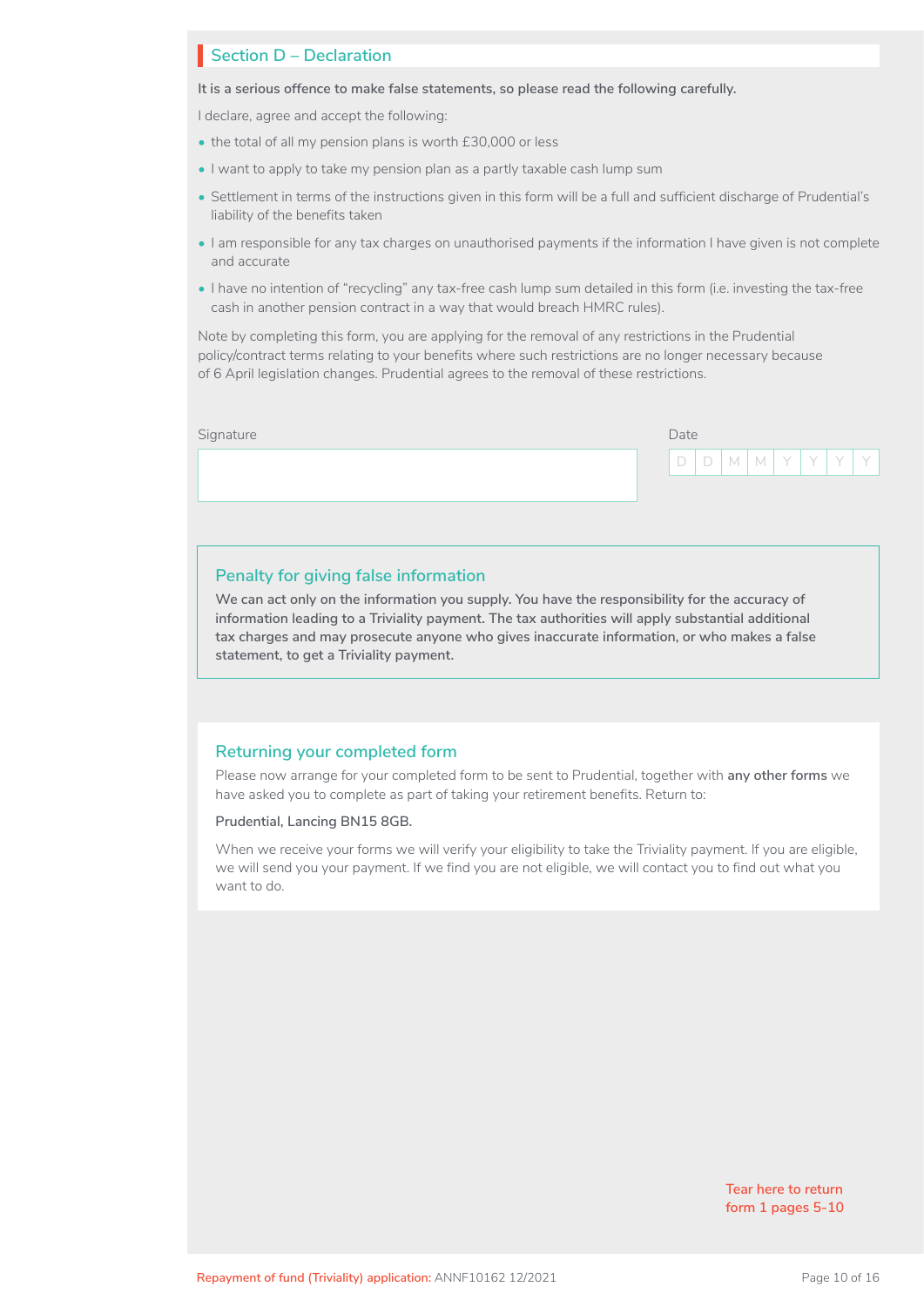

# Repayment of fund (Small Lump Sum) application – form 2

Please use black ink and write in CAPITAL LETTERS or tick √ as appropriate. Any corrections must be initialled. Please do not use correction fluid as this will invalidate your application.

Completion of this form determines eligibility for the payment. Please check that all applicable answers are complete. If a form is incorrect or incomplete we will return the form.

**Please refer to notes section Q13**

## **Section A – About this form**

**If you are unsure which form to complete please refer to notes section Q3 for guidance.**

• The value of my pension fund does **not exceed** £10,000 and my pension benefits are held under an Occupational Pension Scheme or Public Service Scheme.

#### **Step 1**

Do you have any other pension benefits under an Occupational Pension Scheme or a Public Service Pension Scheme in respect of the same employment?

| No  | Go to step 3 |
|-----|--------------|
| Yes | Go to step 2 |

If you have more than one Occupational Pension Scheme or Public Service Pension Scheme, with Prudential or any other provider in respect of the same employment, you are not required to take the benefits from these other pensions as Small Lump Sum payments under this option.

## **Step 2**

| Step 2<br>Does the fund value from that arrangement(s) together with the value<br>of your pension fund under this arrangement exceed £10,000?                              | No.<br>Go to step 3<br>Yes<br>Go to step 5                       |
|----------------------------------------------------------------------------------------------------------------------------------------------------------------------------|------------------------------------------------------------------|
| Step 3<br>Has a recognised transfer been made out of this arrangement or any<br>Occupational or Public Service Pension Scheme of the same employer<br>in the last 3 years? | No.<br>Go to step 4<br><b>Yes</b><br>Go to step 5                |
| Step 4<br>Are you a controlling director of the sponsoring employer of this or a<br>related scheme, or a person connected to such?                                         | Please complete<br>No.<br>section B and C<br>Yes<br>Go to step 5 |

## **Step 5**

You do not meet the conditions required for this option, however you may meet the conditions for another Repayment of Fund option – Form 1 will need to be completed to determine whether you are still eligible for a Triviality payment.

**Tear here to return form 2 pages 11-12**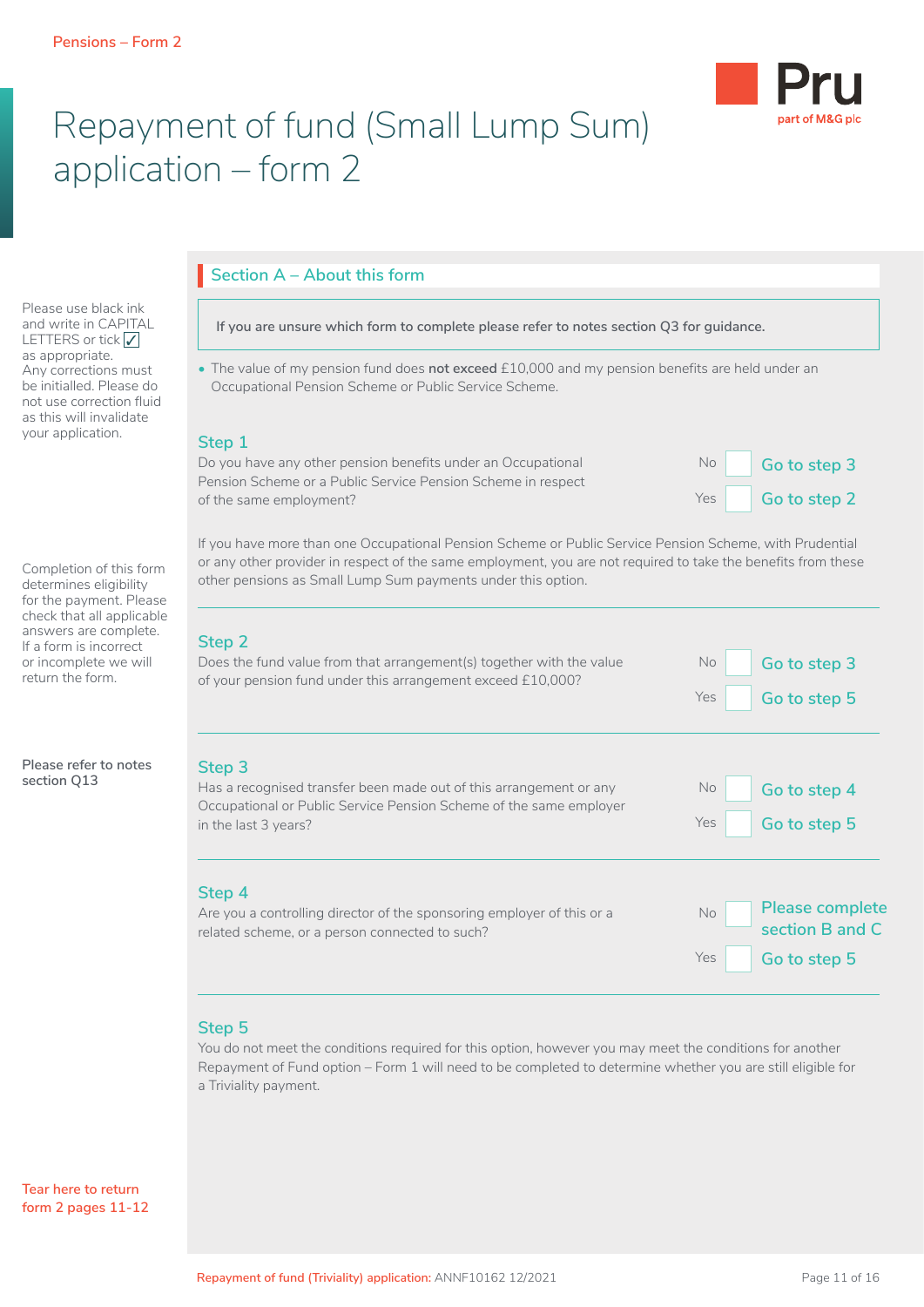|                                                                                                                                 | Section B - Information we need from you       |                              |  |  |  |  |  |
|---------------------------------------------------------------------------------------------------------------------------------|------------------------------------------------|------------------------------|--|--|--|--|--|
| If "Other", please<br>state title.                                                                                              | <b>Miss</b><br>Title<br>Mr<br>Mrs<br><b>Ms</b> | Other                        |  |  |  |  |  |
|                                                                                                                                 | <b>Full Forenames</b>                          | Surname                      |  |  |  |  |  |
|                                                                                                                                 |                                                |                              |  |  |  |  |  |
|                                                                                                                                 | National Insurance (NI) number                 | Date of birth                |  |  |  |  |  |
| Please provide your<br>daytime phone number<br>(including area code) in<br>case we need to contact<br>you for more information. |                                                | M M Y Y<br>YY<br>$\Box$<br>D |  |  |  |  |  |
|                                                                                                                                 | Your policy or scheme number                   | Daytime telephone number     |  |  |  |  |  |
|                                                                                                                                 |                                                |                              |  |  |  |  |  |

## **Section C – Declaration**

**It is a serious offence to make false statements, so please read the following carefully.**

I declare, agree and accept the following:

- I want to apply to take my pension plan as a partly taxable cash lump sum
- Settlement in terms of the instructions given in this form will be a full and sufficient discharge of Prudential's liability of the benefits taken
- I am responsible for any tax charges on unauthorised payments if the information I have given is not complete and accurate
- I have no intention of "recycling" any tax-free cash lump sum detailed in this form (i.e. investing the tax-free cash in another pension contract in a way that would breach HMRC rules).

Note by completing this form, you are applying for the removal of any restrictions in the Prudential policy/ contract terms relating to your benefits where such restrictions are no longer necessary because of 6 April legislation changes. Prudential agrees to the removal of these restrictions.

| Signature | Date |  |  |  |  |  |                             |
|-----------|------|--|--|--|--|--|-----------------------------|
|           |      |  |  |  |  |  | D D   M   M   Y   Y   Y   Y |
|           |      |  |  |  |  |  |                             |

#### **Penalty for giving false information**

**We can act only on the information you supply. You have the responsibility for the accuracy of information leading to a Small Lump Sum payment. The tax authorities will apply substantial additional tax charges and may prosecute anyone who gives inaccurate information, or who makes a false statement, to get a Small Lump Sum payment.**

#### **Returning your completed form**

Please now arrange for your completed form to be sent to Prudential, together with **any other forms** we have asked you to complete as part of taking your retirement benefits. Return to:

**Prudential, Lancing BN15 8GB.**

When we receive your forms we will verify your eligibility to take the Small Lump Sum payment. If you are eligible, we will send you your payment. If we find you are not eligible, we will contact you to find out what you want to do.

> **Tear here to return form 2 pages 11-12**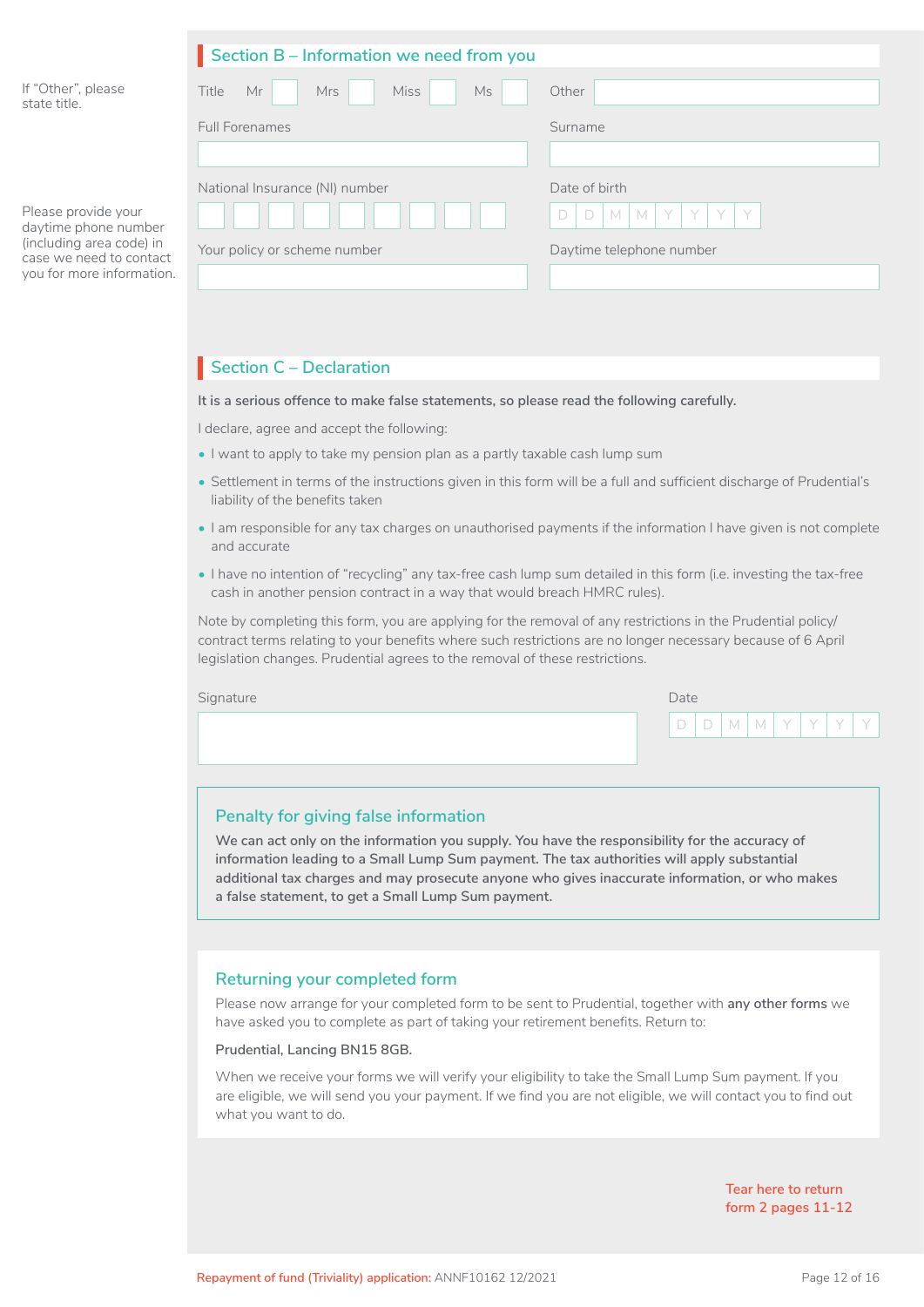

# Repayment of fund (Small Lump Sum) application – form 3

**Section A – About this form**

Please use black ink and write in CAPITAL LETTERS or tick √ as appropriate. Any corrections must be initialled. Please do not use correction fluid as this will invalidate your application.

#### **Please refer to notes section Q13**

Completion of this form determines eligibility for the payment. Please check that all applicable answers are complete. If a form is incorrect or incomplete we will return the form

**Please refer to notes section Q13**

#### **Step 5**

You do not meet the conditions required for this option, however you may meet the conditions for another Repayment of Fund option – Form 1 will need to be completed to determine whether you are still eligible for a Triviality payment.

#### **Step 6**

You do not meet the conditions required for this option, however you may meet the conditions for another Repayment of Fund option – Form 2 will need to be completed to determine whether you are still eligible for a Small Lump Sum payment.

**Tear here to return form 3 pages 13-14**

## **If you are unsure which form to complete please refer to notes section Q3 for guidance.** • The value of my pension fund does **not exceed** £10,000 and my pension benefits are held under an Occupational Pension Scheme or Public Service Scheme, which has 50 members or more (refer to notes section Q3 step 3). **Step 1** Does the value of your pension fund under this arrangement exceed £10,000? No **Go to step 2** Yes Go to step 5 **Step 2** Has a recognised transfer been made out of this arrangement in the last 3 years? No **Go to step 3** Yes Go to step 5 **Step 3** Are you a controlling director of the sponsoring employer of this or a related scheme, or a person connected to such? No **Go to step 4** Yes Go to step 5

**Step 4** Has a recognised transfer, or a transfer of pension schemes sums or assets in respect of your pension benefits been transferred into this arrangement during the last 5 years? No **Please complete section B and C** Yes Go to step 6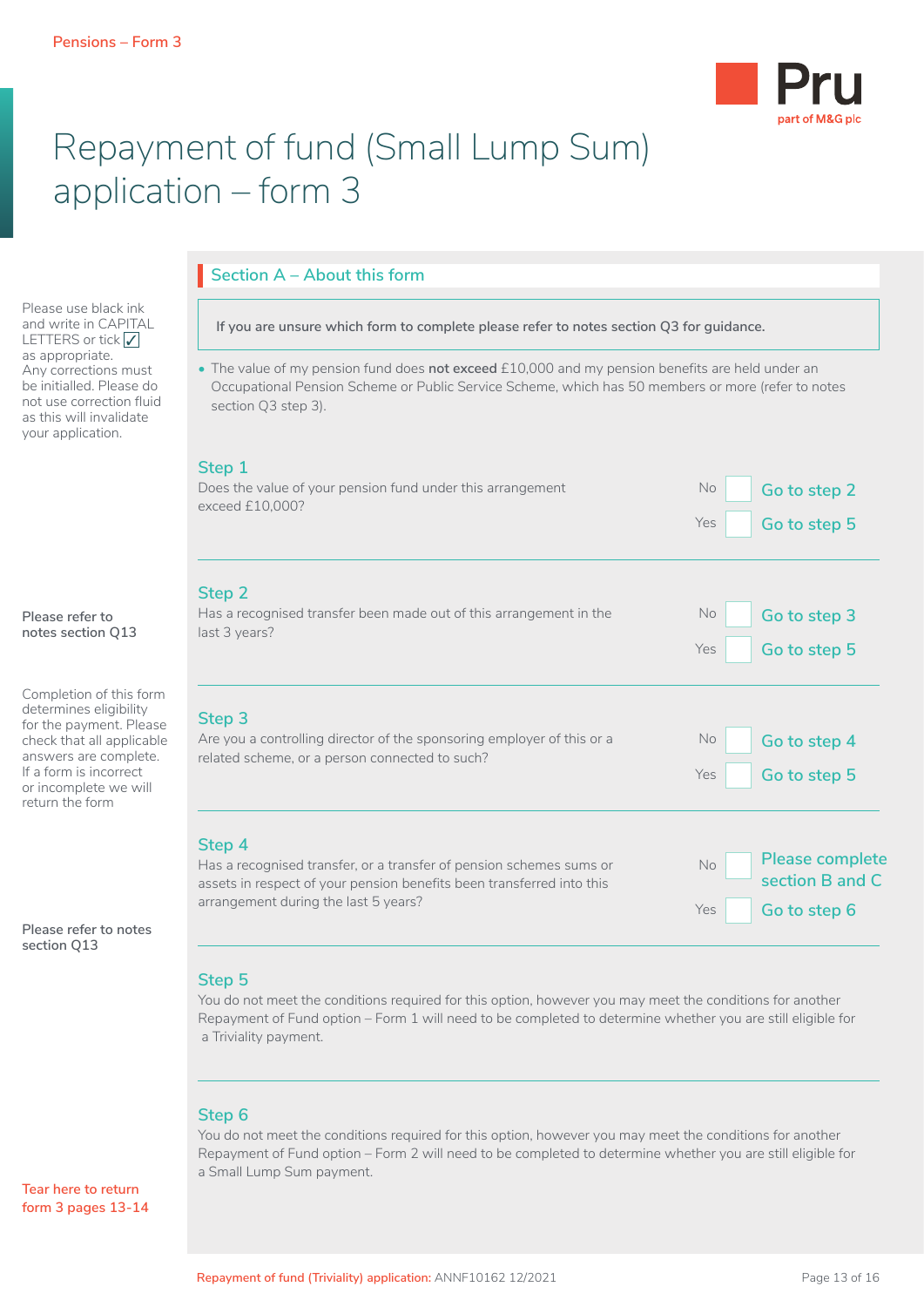|                                                                                                                                 | Section B - Information we need from you |                                             |  |  |  |  |  |
|---------------------------------------------------------------------------------------------------------------------------------|------------------------------------------|---------------------------------------------|--|--|--|--|--|
| If "Other", please<br>state title.                                                                                              | <b>Miss</b><br>Title<br>Mr<br>Mrs<br>Ms  | Other                                       |  |  |  |  |  |
|                                                                                                                                 | <b>Full Forenames</b>                    | Surname                                     |  |  |  |  |  |
|                                                                                                                                 |                                          |                                             |  |  |  |  |  |
| Please provide your<br>daytime phone number<br>(including area code) in<br>case we need to contact<br>you for more information. | National Insurance (NI) number           | Date of birth                               |  |  |  |  |  |
|                                                                                                                                 |                                          | $M$ $M$<br>Y<br>D<br>Y<br>Y<br>Y.<br>$\Box$ |  |  |  |  |  |
|                                                                                                                                 | Your policy or scheme number             | Daytime telephone number                    |  |  |  |  |  |
|                                                                                                                                 |                                          |                                             |  |  |  |  |  |

## **Section C – Declaration**

**It is a serious offence to make false statements, so please read the following carefully.**

I declare, agree and accept the following:

- I want to apply to take my pension plan as a partly taxable cash lump sum
- Settlement in terms of the instructions given in this form will be a full and sufficient discharge of Prudential's liability of the benefits taken
- I am responsible for any tax charges on unauthorised payments if the information I have given is not complete and accurate
- I have no intention of "recycling" any tax-free cash lump sum detailed in this form (i.e. investing the tax-free cash in another pension contract in a way that would breach HMRC rules).

Note by completing this form, you are applying for the removal of any restrictions in the Prudential policy/ contract terms relating to your benefits where such restrictions are no longer necessary because of 6 April legislation changes. Prudential agrees to the removal of these restrictions.

| Signature | Date |  |  |  |  |  |                               |
|-----------|------|--|--|--|--|--|-------------------------------|
|           |      |  |  |  |  |  | D   D   M   M   Y   Y   Y   Y |
|           |      |  |  |  |  |  |                               |

#### **Penalty for giving false information**

**We can act only on the information you supply. You have the responsibility for the accuracy of information leading to a Small Lump Sum payment. The tax authorities will apply substantial additional tax charges and may prosecute anyone who gives inaccurate information, or who makes a false statement, to get a Small Lump Sum payment.**

#### **Returning your completed form**

Please now arrange for your completed form to be sent to Prudential, together with **any other forms** we have asked you to complete as part of taking your retirement benefits. Return to:

#### **Prudential, Lancing BN15 8GB.**

When we receive your forms we will verify your eligibility to take the Repayment of Fund. If you are eligible, we will send you your payment. If we find you are not eligible, we will contact you to find out what you want to do.

> **Tear here to return form 3 pages 13-14**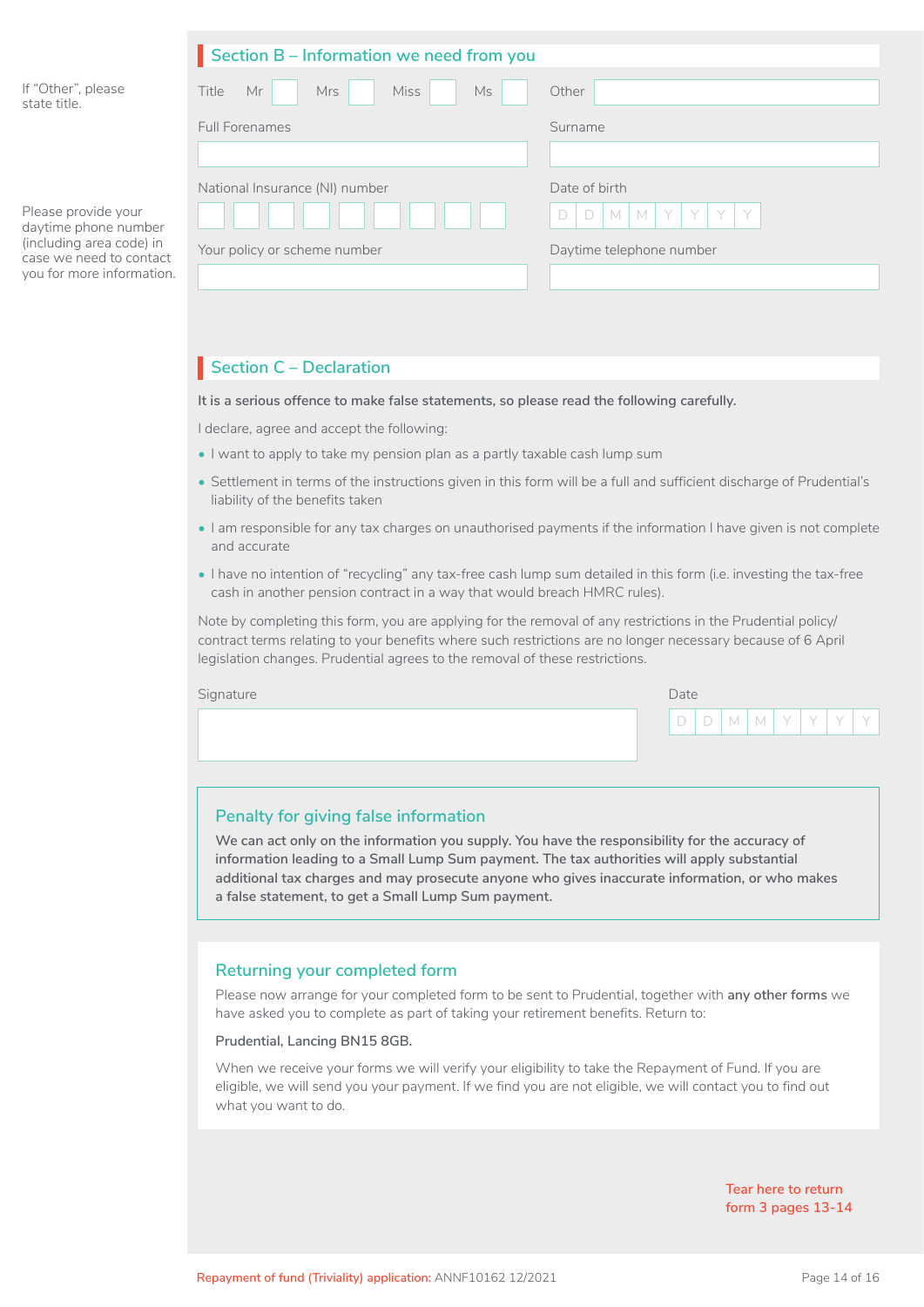| Your notes |  |  |
|------------|--|--|
|            |  |  |
|            |  |  |
|            |  |  |
|            |  |  |
|            |  |  |
|            |  |  |
|            |  |  |
|            |  |  |
|            |  |  |
|            |  |  |
|            |  |  |
|            |  |  |
|            |  |  |
|            |  |  |
|            |  |  |
|            |  |  |
|            |  |  |
|            |  |  |
|            |  |  |
|            |  |  |
|            |  |  |
|            |  |  |
|            |  |  |
|            |  |  |
|            |  |  |
|            |  |  |
|            |  |  |
|            |  |  |
|            |  |  |
|            |  |  |
|            |  |  |